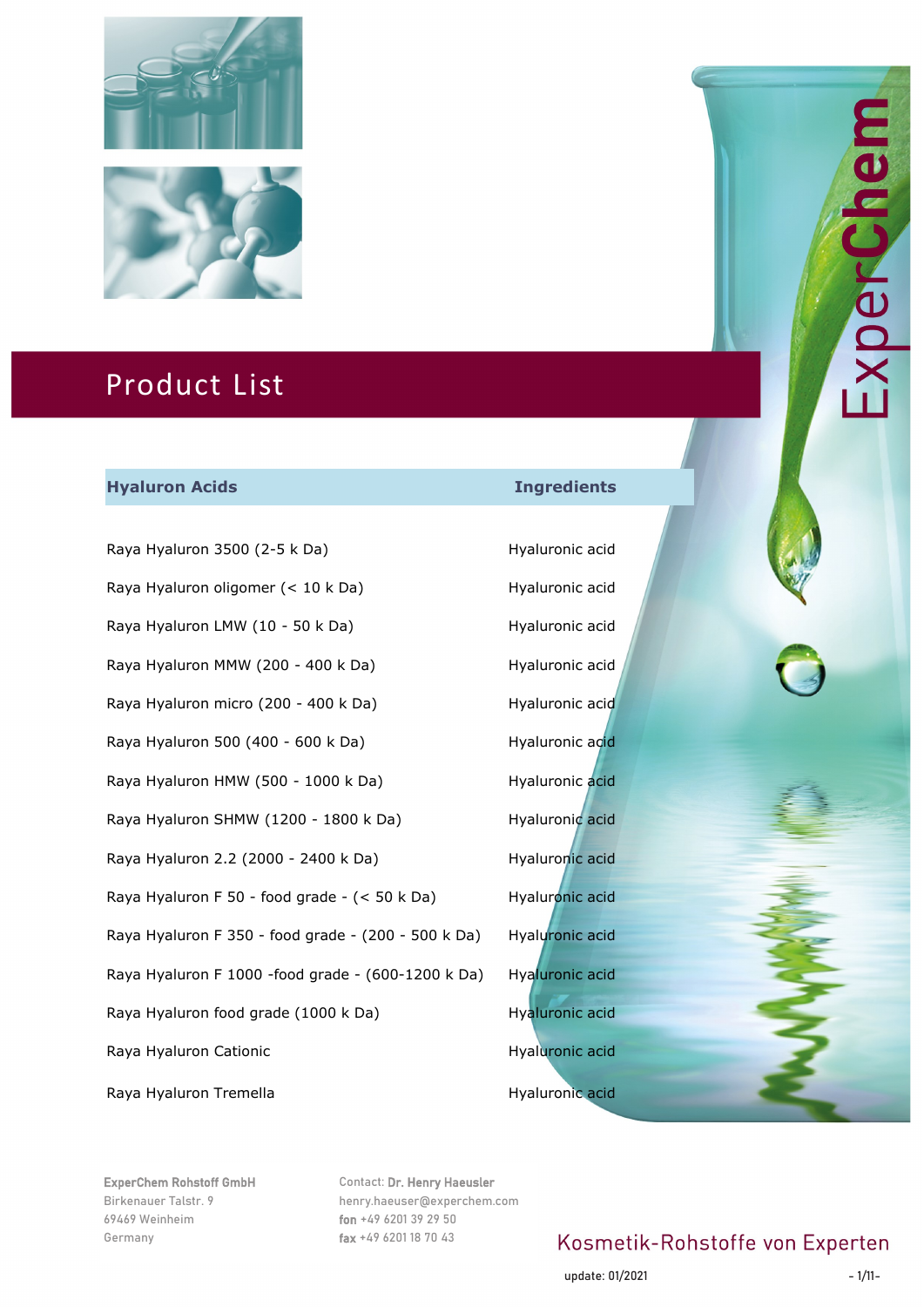



#### **Hyaluron Acids Ingredients**

Raya Hyaluron oil dispersion example a Hyaluronic acid Raya Hyaluron EP 3 Pharma (10 - 50 k Da) Hyaluronic acid Raya Hyaluron EP 2 Pharma (200 - 400 k Da) Hyaluronic acid Raya Hyaluron EP 1 Pharma (1400 - 1600 k Da) Hyaluronic acid Raya Hyaluron Gel 1.0 PD (1,0 %) Hyaluronic acid Raya Hyaluron Gel 1.5 P (1,5 %) Hyaluronic acid Raya Hyaluron Gel 2.5 (2,5 %) Hyaluronic acid Raya Hyaluron Gel 4.5 (4,5 %) Hyaluronic acid Raya Hyaluron Gel Pep (2,5 %) Hyaluronic acid Raya Hyaluron Platinum Gel (2 %) Hyaluronic acid Raya Hyaluron crosspolymer EXTL 100 Hyaluronic acid

Raya Hyaluron crosspolymer EXTG 100 Hyaluronic acid

ExperChem Rohstoff GmbH Birkenauer Talstr. 9 69469 Weinheim Germany

Contact: Dr. Henry Haeusler henry.haeuser@experchem.com fon +49 6201 39 29 50 fax +49 6201 18 70 43

# Kosmetik-Rohstoffe von Experten

update: 01/2021 - 2/11

NDerun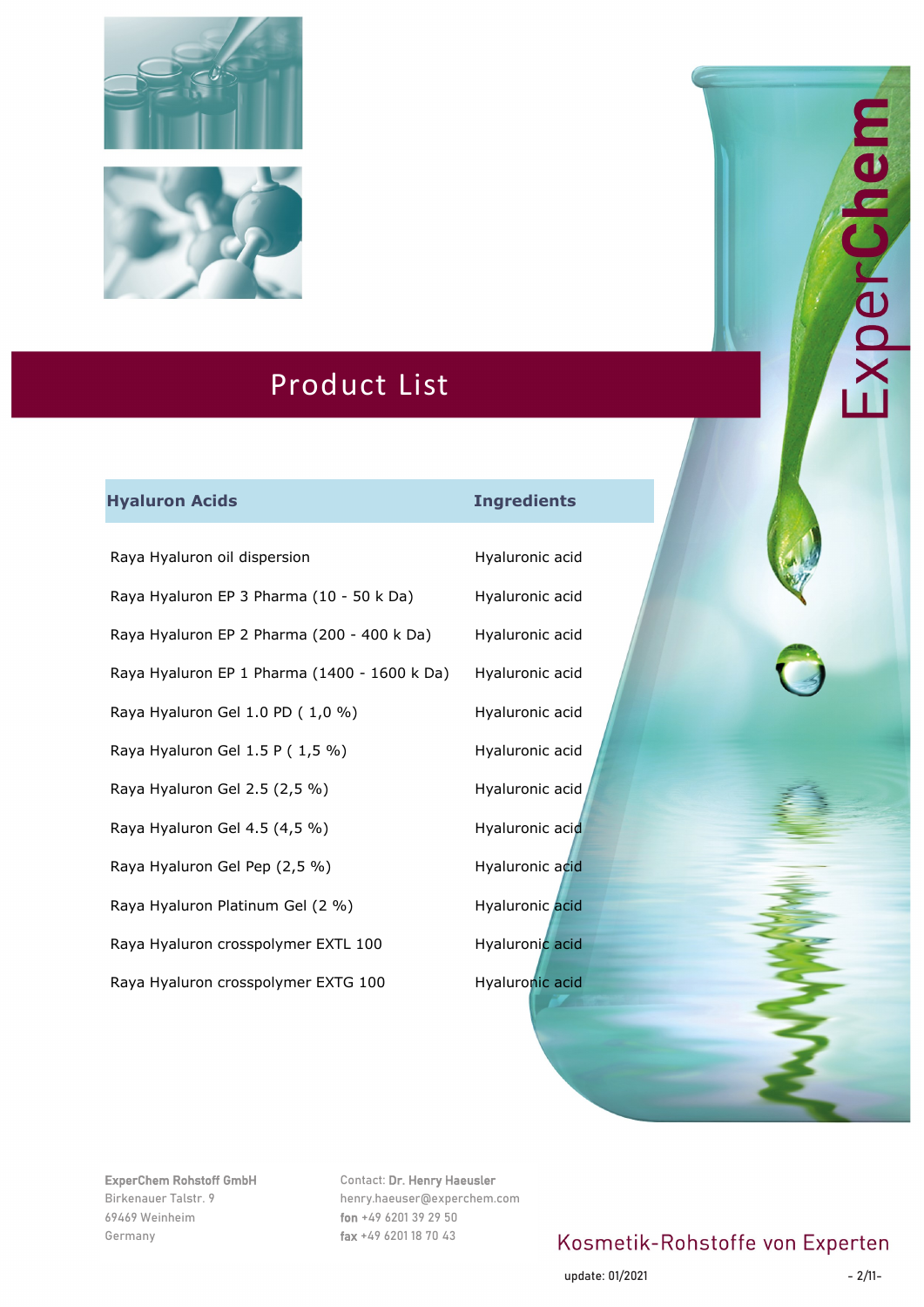



#### **Vegetable Oils Ingredients**

Borage seed oil organic Gamma linolenic acid (GLA) (omega 6)

Camellia oleifera seed oil (cosmetic grade, BDIH conform) Oleic acid (omega 9)

Saponin powder tea Saponin powder tea<br>(from camellia oleifera seeds) Triterpenoide

Spilanthes Acmella extract N-Akylamide

CBD oil CBD oil Evening primrose oil organic Gamma linolenic acid (GLA) (omega 6) Flax seed oil organic Alpha linolenic acid (ALA) (omega 3) Hemp seed oil **Linoleic acid and ALA** (omega 6 and 3) Perilla seed oil organic Alpha linolenic acid (ALA omega<sup>3</sup>) Seabuckthorn fruit oil **Linolenic acid (omega 3 and 6)** 

#### ExperChem Rohstoff GmbH

Birkenauer Talstr. 9 69469 Weinheim Germany

#### Contact: Dr. Henry Haeusler

henry.haeuser@experchem.com fon +49 6201 39 29 50 fax +49 6201 18 70 43

### Kosmetik-Rohstoffe von Experten

update: 01/2021 - 3/11

xperche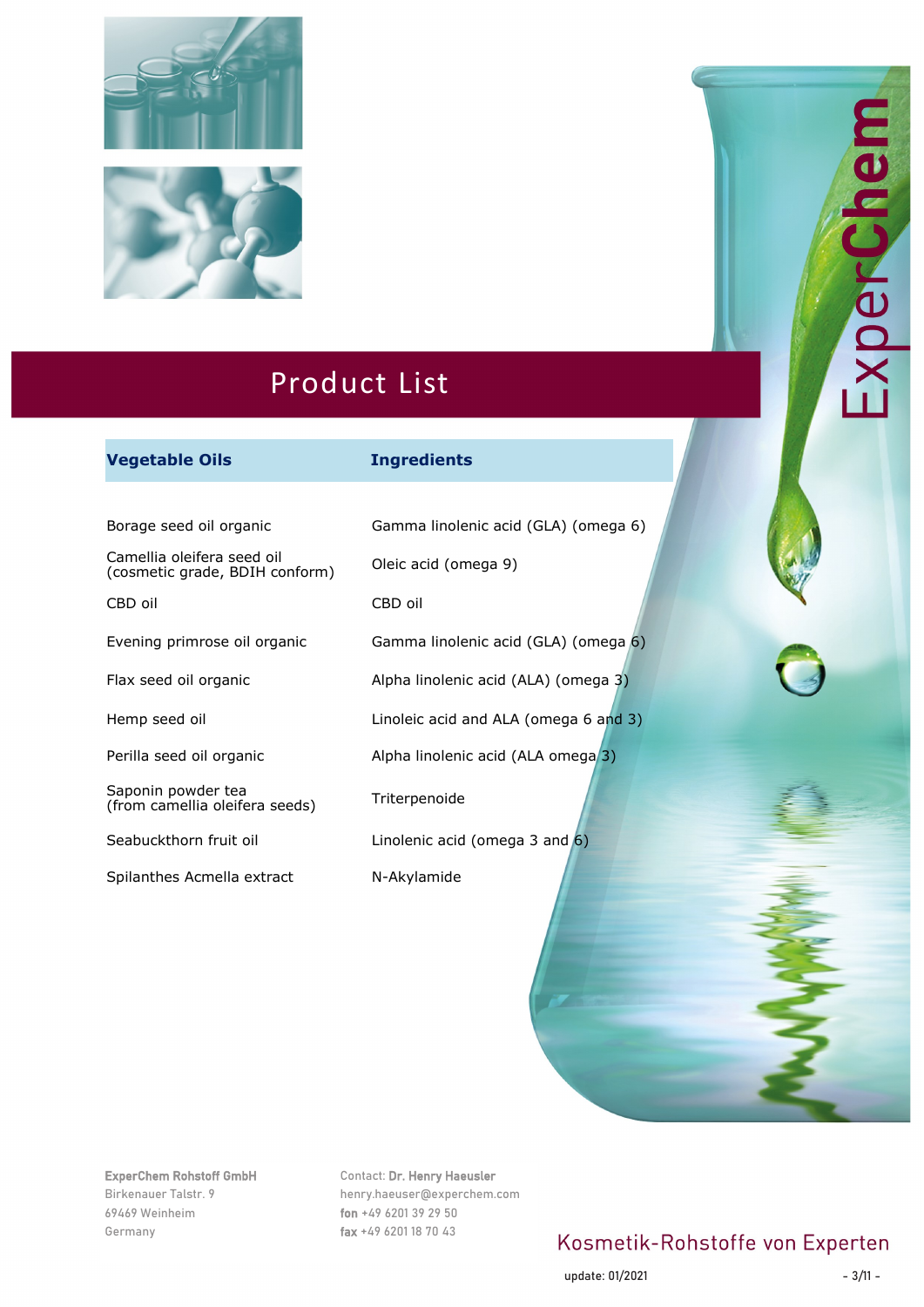



# **Plant Extracts, Antioxidants, Vitamins Ingredients**

Ampelopsis grossedentata extract Dihydromyricetin

Apple tree bark extract Phloiridzin

Bamboo shoot extract Bambus

Bayberry bark extract Myricetin

Celery extract Apiin

Chitosan extract (90 %) Chitosan

Cinnamon bark extract Cinnamon

Coenzyme Q 10 Ubichinon

Corn extract **Polypeptides** 

Dandelion extract Flavones

Echinacea purpurea extract Polyphenole, Chicory acid

Elderberry extract Anthocyanidins

Centella asiatica **Madecassoside** Cranberry extract **Proanthocyanidin** 

ExperChem Rohstoff GmbH Birkenauer Talstr. 9 69469 Weinheim Germany

Contact: Dr. Henry Haeusler henry.haeuser@experchem.com fon +49 6201 39 29 50 fax +49 6201 18 70 43

## Kosmetik-Rohstoffe von Experten

update: 01/2021 - 4/11

Experchei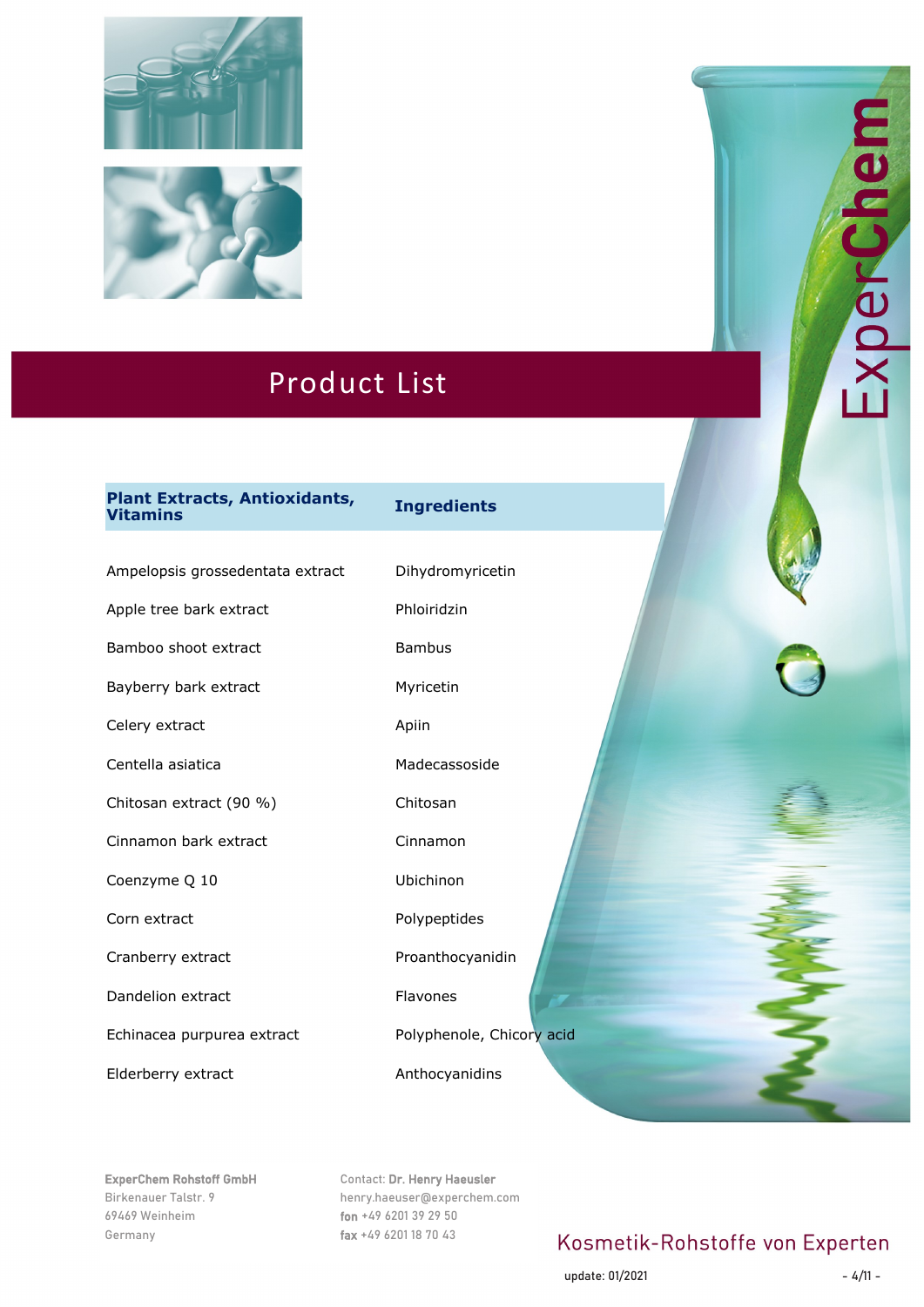



# **Plant Extracts, Antioxidants, Vitamins Ingredients Plant Extracts, Antioxidants, Vitamins Ingredients**

Flax seed extract SDG

Grape seed extract **CEC** OPC, Linoleic acid (omega 6)

Green tea extract EGCG . 60 %  $. > 90\%$ 

Honeysuckle flower extract Chlorogenic acid

Japanese pagoda tree (flower-bud extract) Butin

Licorice extract (Glycyrrhizic)

Magnolia bark extract Honokiol, Magnolol

Mulberry fruit extract Anthocyanidins

Olive leaf extract **Oleurepein** 

Peony root extract Roots

Grape skin extract with 2 %, 5 % or 10 % Resveratrol

Polyphenole, Epigallocatechim

Glycyrrhizic Acid Liquorice Sweetness Agent Licorice Ammonium Salt

Marigold extract Lutein, Zeaxanthin

Perilla seed extract Flavone, Rosmarinic acid

ExperChem Rohstoff GmbH Birkenauer Talstr. 9 69469 Weinheim Germany

Contact: Dr. Henry Haeusler henry.haeuser@experchem.com fon +49 6201 39 29 50 fax +49 6201 18 70 43

## Kosmetik-Rohstoffe von Experten

update: 01/2021 - 5/11

xperchei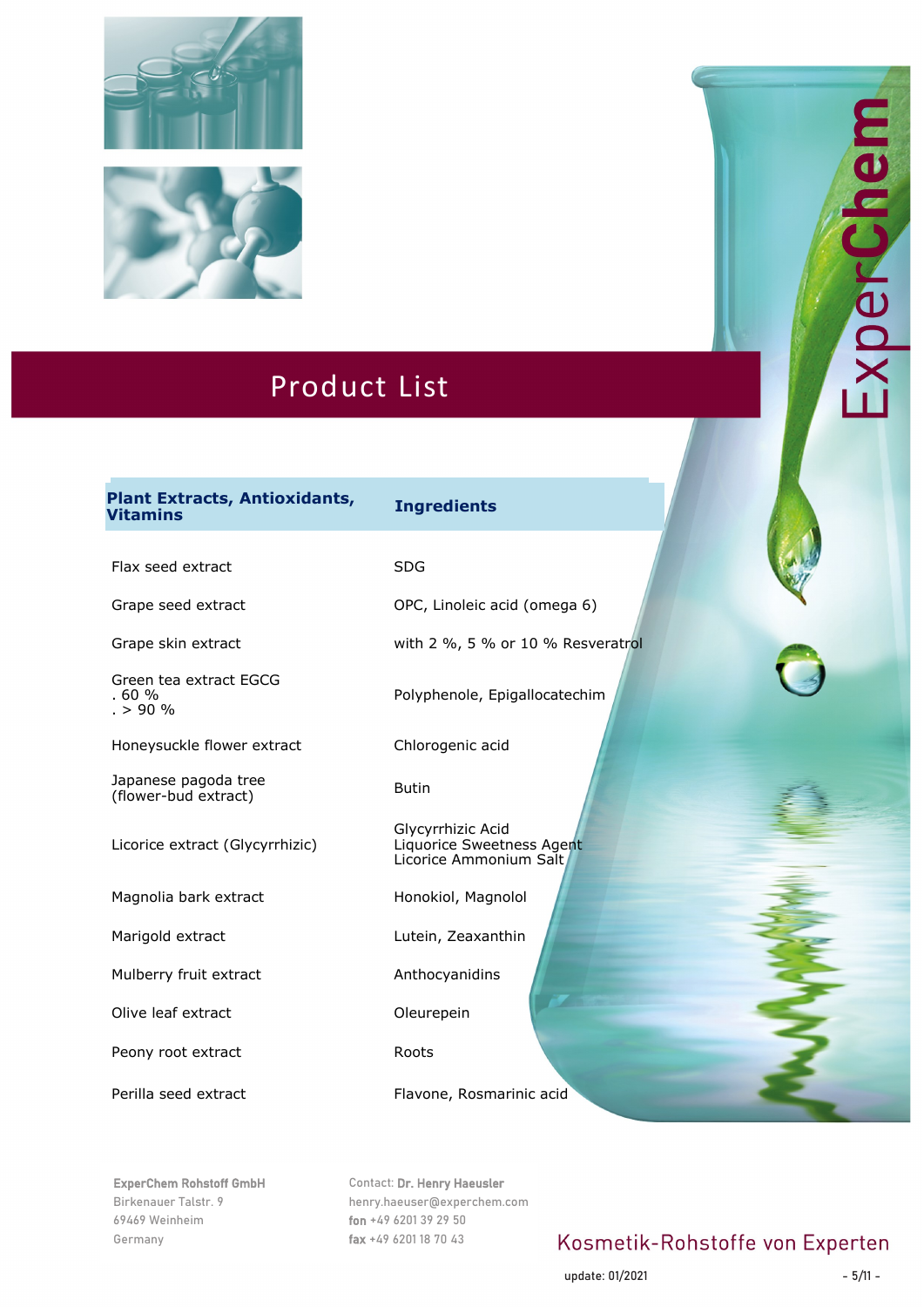



# **Plant Extracts, Antioxidants, Vitamins Ingredients**

Polygonum cuspidatum<br>root extract

Polygonum cuspidatum root extract - water soluble Resveratrol water soluble

Rhodiola rosea extract Salidroside, Rosavin

Spilantes acmella extract Spilantes acmella extract

Spirulina powder (food crade) Proteins

Stevia leaf extract Stevioside

Tannic acid (Pharma > 92 %) Tannic acid

Vitamin A . Acetate

. Retinal

Resveratrol 90 Trans-3, 5, 4`-tri hydroxy stillben

Rutin **Rutin** Rutin **Rutin** 

Soybean extract Soybean isoflavones, -polypeptides

acetate retinal

ExperChem Rohstoff GmbH Birkenauer Talstr. 9 69469 Weinheim Germany

Contact: Dr. Henry Haeusler henry.haeuser@experchem.com fon +49 6201 39 29 50 fax +49 6201 18 70 43

# Kosmetik-Rohstoffe von Experten

update: 01/2021 - 6/11

El AperChe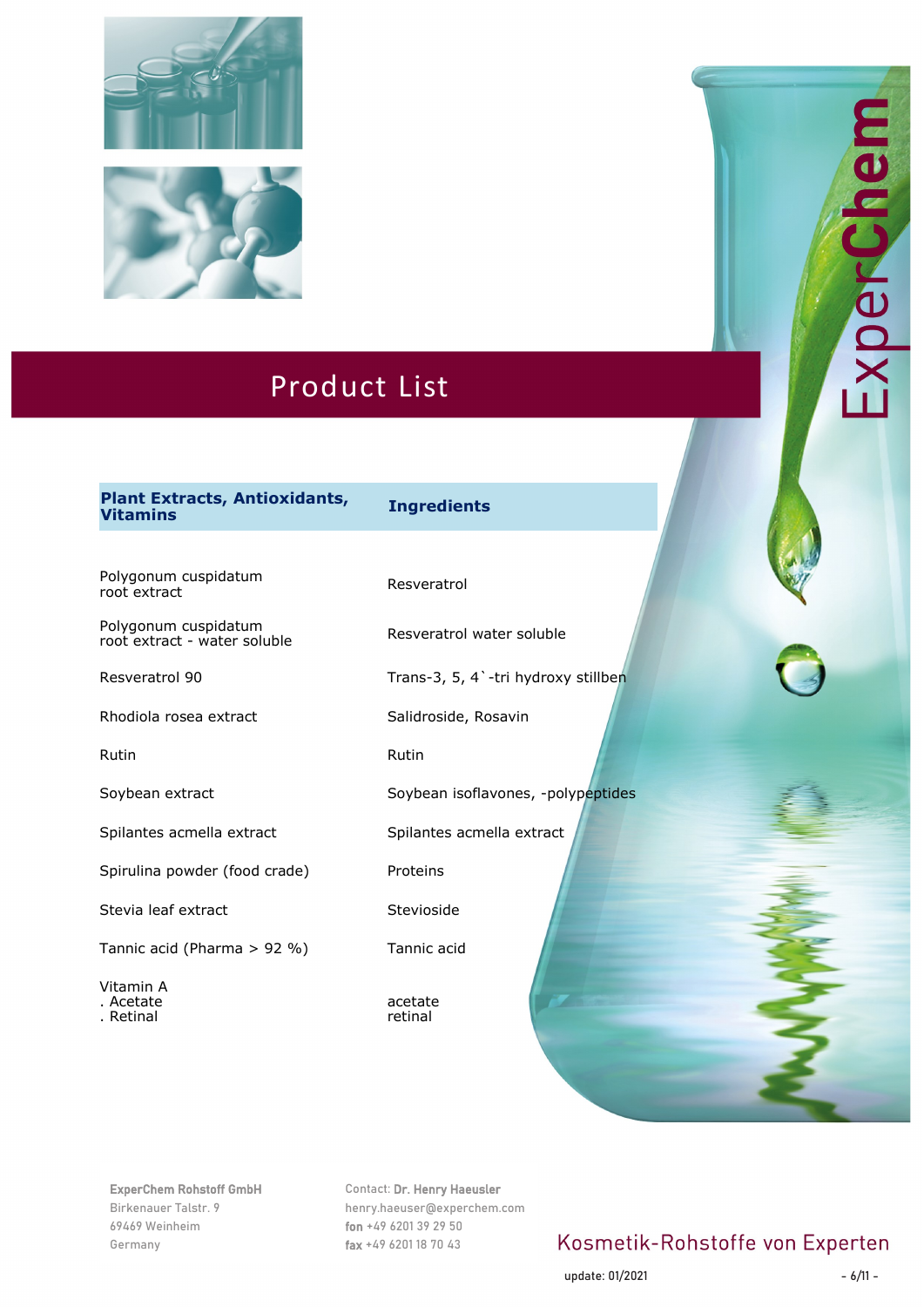



# **Plant Extracts, Antioxidants, Vitamins Ingredients**

Vitamin B 1 Thiamin

Vitamin B 2 Riboflavin

Vitamin B 3 Niacin

Vitamin B 6 Pyrodoxin

Vitamin B 12 . Adenosyl Cobalamin . Cyano Cobalamin

. Methyl Cobalamin

Wheat germ extract Aloin A+B

White willow bark extract Salicin

Wild yam root extract Diosgenin

Wolfberry extract **Polysaccharides** 

Ziziphus jujuba extract Flavone, Isoflavone

Adenosyl-Cobalamin Cyano-Cobalamin Methyl Cobalamin

ExperChem Rohstoff GmbH Birkenauer Talstr. 9 69469 Weinheim Germany

Contact: Dr. Henry Haeusler henry.haeuser@experchem.com fon +49 6201 39 29 50 fax +49 6201 18 70 43

# Kosmetik-Rohstoffe von Experten

update: 01/2021 - 7/11

Experchem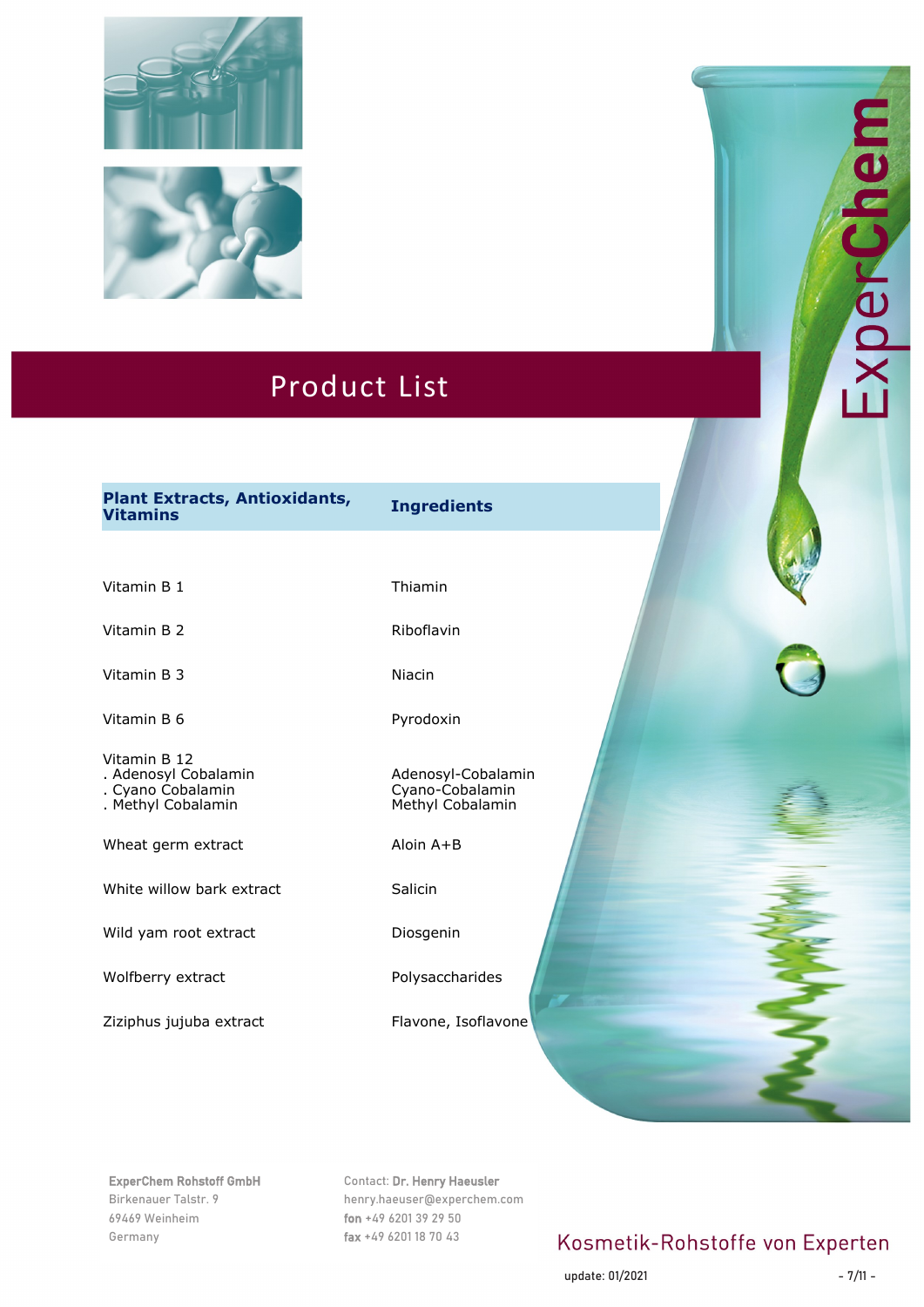



#### **Selected rawmaterials Ingredients**

Bromelain (Enzym) Bromelain

PAA - P-Anisic acid **natural** (≥ 99,5 %) P-Anisic acid **natural** (2 99, 3 %) P-Anisic acid<br>- cosmos approved

PAA - P-Anisic acid **synthetic** (≥ 99,5 %) P-Anisic acid

PAAS - Natriumanisat **natural** (≥ 99,5 %) Natriumanisat

PAAS - Natriumanisat **synthetic** (≥ 99,5 %) Natriumanisat

alpha-Arbutin and alpha-Arbutin natural ATP Na2 Adenosine 5'-triphosphate disodium salt BCCA (2:1:1) granules L-Isoleucin, L-Leucin, L-Valin BCCA (2:1:1) instand L-Isoleucin, L-Leucin, L-Valin Ceramide NP N-Oleoyl-phytoshingosine Cooling agent WS 23 N, 2, 3-Trimethyl-2-isopropyl **Butanamide** D-Panthenol 75% W Provitamin B5, C9 H19 NO4 L-Carnosin L-Carnosin Levulinic acid Levulinic acid N-Acetyl-D-Glucosamine N-Acetyl-D-Glucosamine

# DerLin

ExperChem Rohstoff GmbH Birkenauer Talstr. 9 69469 Weinheim Germany

Contact: Dr. Henry Haeusler henry.haeuser@experchem.com fon +49 6201 39 29 50 fax +49 6201 18 70 43

# Kosmetik-Rohstoffe von Experten

update: 01/2021 - 8/11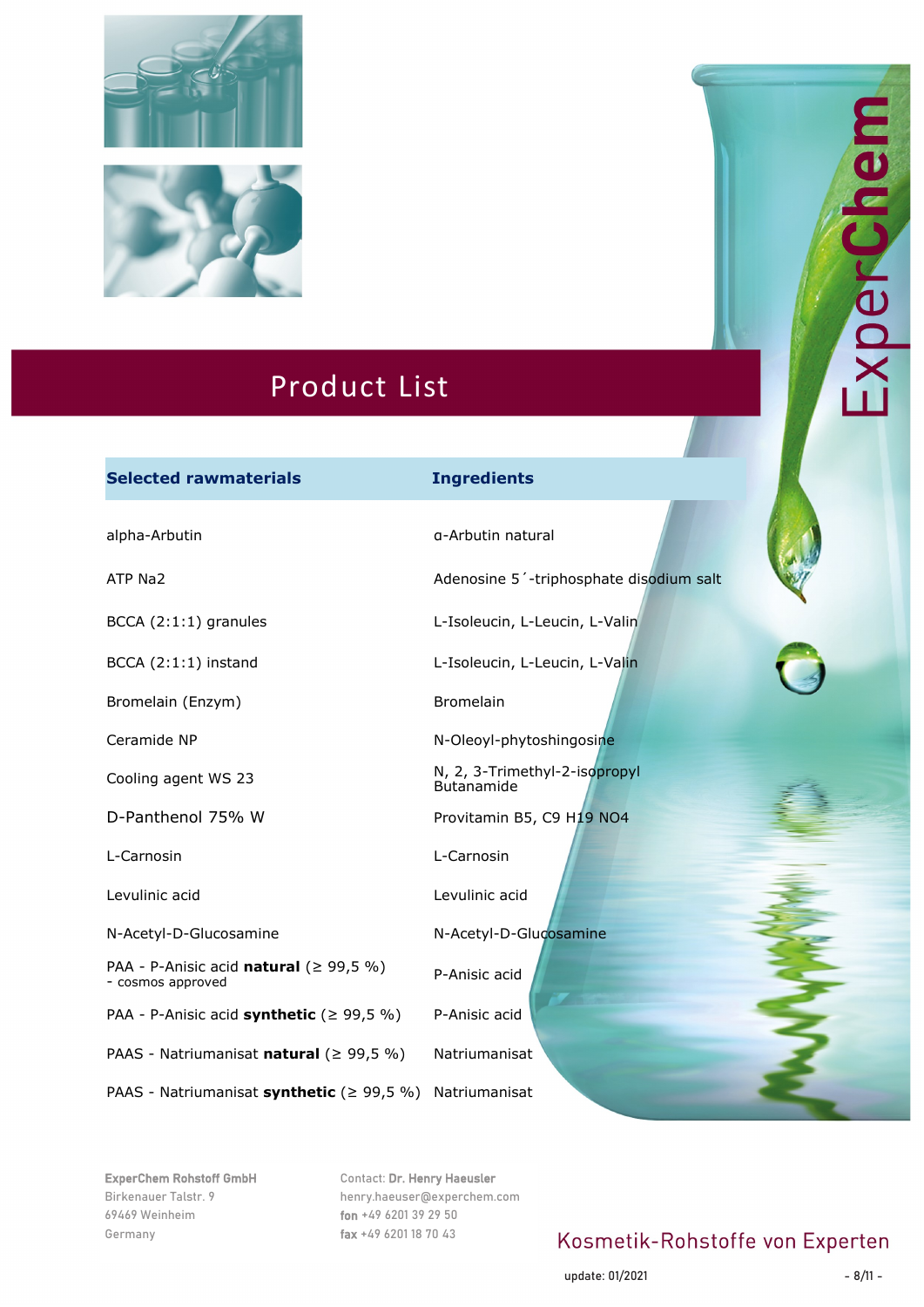



| <b>Selected rawmaterials</b>         | <b>Ingredients</b>                         |
|--------------------------------------|--------------------------------------------|
|                                      |                                            |
| Papain (Enzym)                       | Papain                                     |
| Phenylethyl alcohol natural          | Phenylethyl alcohol                        |
| Raya Bisabolol                       | $\alpha$ -Bisabolol                        |
| Raya Derm MP                         | Pentyleneglykol, Magnolia bark, Peony root |
| Raya Ecto Pyrimidine                 | Ectoin                                     |
| Sodium anisate $\geq$ 98 % (natural) | Sodium anisate                             |
| Tranexamic acid                      | Tranexamic acid                            |

ExperChem Rohstoff GmbH Birkenauer Talstr. 9 69469 Weinheim Germany

Contact: Dr. Henry Haeusler henry.haeuser@experchem.com fon +49 6201 39 29 50 fax +49 6201 18 70 43

# Kosmetik-Rohstoffe von Experten

update: 01/2021 - 9/11

**EB** 

E

ExperC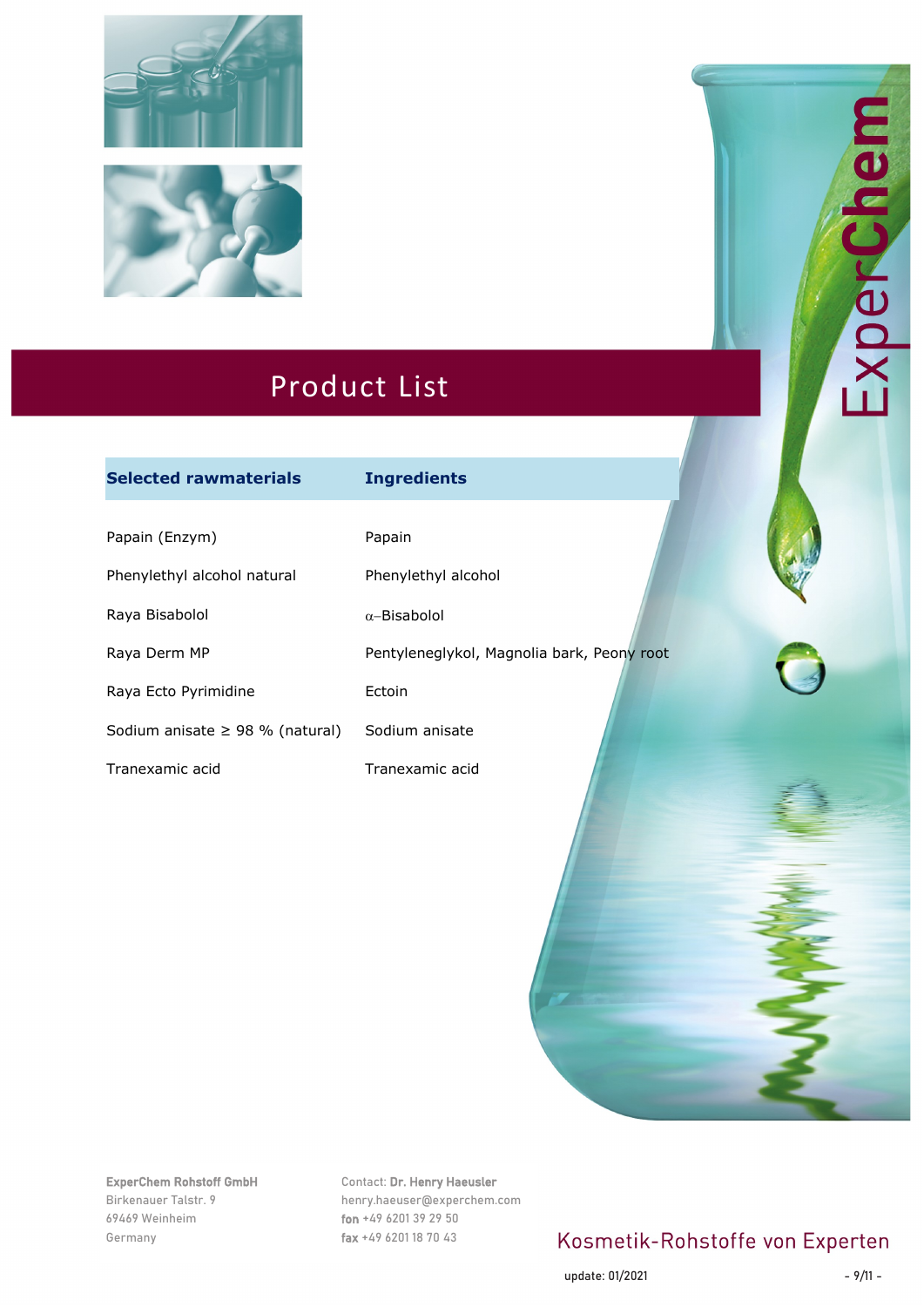



#### **Peptides Ingredients**

Acetyl Hexapeptide-51 Acetyl Hexapeptide-51

Acetyl Hexapeptide-8 Acetyl Hexapeptide-8

Azelaic acid (cosmetic grade) Azelaic acid

Caprooyl Tetrapeptide-3 Caprooyl Tetrapeptide-3

Decapeptide-12 Decapeptide-12

Dipeptide Diaminobutyroyl Denzylamide Diacetate

Dipeptide-2 + Palmitoyl Tetrapeptide-7 Dipeptide-2 + Palmitoyl Tetrapeptide-7

Glucoraphanin Glucoraphanin

Acetyl Octapeptide-3 Acetyl Octapeptide-3

Acetyl Tetrapeptide-5 Acetyl Tetrapeptide-5

Acetyl Tetrapeptide-9 Acetyl Tetrapeptide-9

Biotinoyl Tripeptide-1 Biotinoyl Tripeptide-1

Copper Tripeptide-1 Copper Tripeptide-1

Dipeptide Diaminobutyroyl Denzylamide Diacetate

ExperChem Rohstoff GmbH Birkenauer Talstr. 9 69469 Weinheim Germany

Contact: Dr. Henry Haeusler henry.haeuser@experchem.com fon +49 6201 39 29 50 fax +49 6201 18 70 43

## Kosmetik-Rohstoffe von Experten

update: 01/2021 - 10/11

**USPIEC**